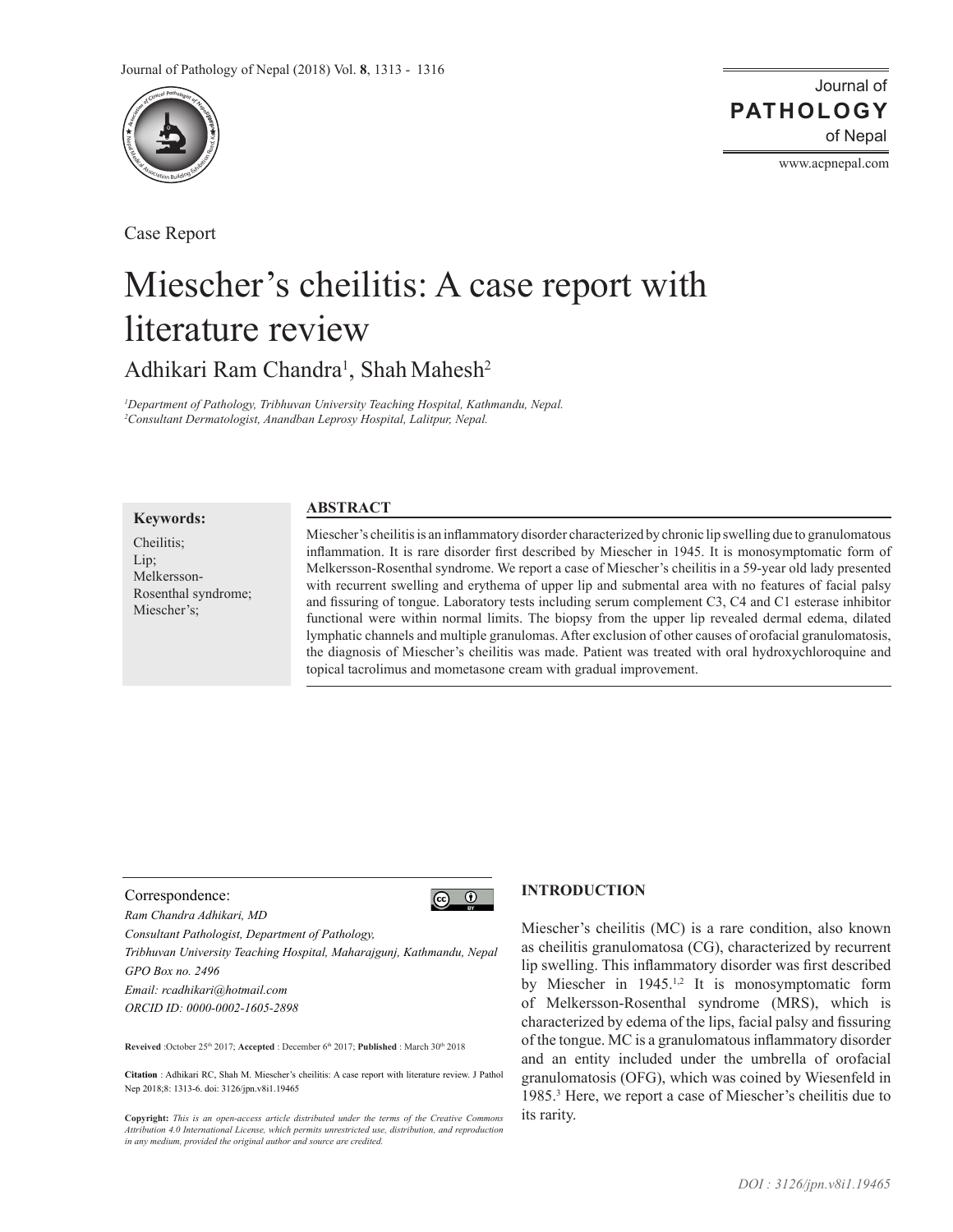

*Figure 1A. Patient with erythema and swelling of upper lip. B. Same patient with erythema and swelling of submental area. ( Informed consent was obtained from the patient for photographs)*

## **CASE REPORT**

A 59-year old lady presented with recurrent non-painful swelling and erythema of upper lip (fig.1A) and submental area (fig.1B) since 2 years, previously treated with intralesional and topical steroid. There was no history of cutaneous or systemic allergic manifestation or any other systemic disease. Features of facial palsy and fissuring of tongue were not present. On examination, the upper lip showed erythema and swelling with focal crusting. Submental area also showed erythema and mild swelling. Such lesions were not seen intraorally.

Ultrasonography revealed tortuous labial vessels and soft tissue thickening in upper lip and edematous thickening of subcutaneous tissue in submental region.

Laboratory examination revealed complete blood count within normal limits. No eosinophilia noted. Serological investigations for HIV, HBsAg, Anti-HCV, CRP and anti dsDNA were negative. Serum complement C3, C4 and C1 esterase inhibitor functional were within normal limits. Fine needle aspiration cytology of the lip was reported as inflammatory lesion. Provisional diagnoses of angioedema, cheilitis granulomatosa, leprosy and tuberculosis were made and punch biopsy from upper lip was taken.

The biopsy from the upper lip revealed dermal edema, dilated lymphatic channels (fig.2) and multiple granulomas with Langhans' type multinucleated giant cells (fig.3).

Ziehl-Neelsen stain and modified Fite stain for acid fast bacilli were negative. PAS stain did not reveal any fungal elements. Congo red was negative for amyloid. PCR for mycobacterial DNA and immunohistochemistry for mycobacteria were negative. Immunohistochemistry for Leishmania was also negative. With all of these findings the diagnosis of Miescher's cheilitis was made.

Patient was treated with oral hydroxychloroquine sulfate

200 mg once daily and topical tacrolimus and mometasone cream. After 2 months of treatment, submental swelling and erythema disappeared completely and lip swelling was still persisting but with significant improvement.

## **DISCUSSION**

Miescher's cheilitis is a rare disease with unknown etiopathogenesis and the swelling of lip due to granulomatous inflammation. It is a monosymptomatic form of Melkersson-Rosenthal syndrome, which is characterized by the triad of orofacial edema, facial palsy and fissured tongue. The complete triad is present in 8% to 25% of patients diagnosed with MRS, while oligosymptomatic forms of the condition account for 47% of cases.4 Miescher's cheilitis is the most common form of MRS constituting 80% of cases.<sup>5,6</sup> Our patient had monosymptomatic form of the syndrome without facial palsy and fissured tongue. No neurological signs were present in our patient.

In 1985, Wiesenfeld et al<sup>3</sup> coined the concept of orofacial granulomatosis to describe a series of non-infectious, non-necrotizing granulomatous disorders of the lips, face and oral cavity that included CG, Crohn's disease and sarcoidosis. OFG is an umbrella term that encompasses a number of entities of diverse etiology, pathogenesis and clinical features.

The etiology of MC is poorly understood, but has been associated with genetic<sup>7</sup>, allergic<sup>8</sup>, and infectious<sup>9</sup> factors. Some cases may demonstrate an autosomal dominant inheritance pattern, with the responsible gene mapping to chromosome 9p11.<sup>7</sup> There are reports that associate the pathogenesis of MC with odontogenic infection<sup>4,9</sup> and autoimmune mechanism.<sup>9</sup> Authors even mentioned that the episode of MC persists even after the infection has resolved in some patients.<sup>4</sup> Various food items including chocolate, food additives and cinnamon compounds have been implicated as possible etiologic agents; the elimination of these items from food have led to improvement in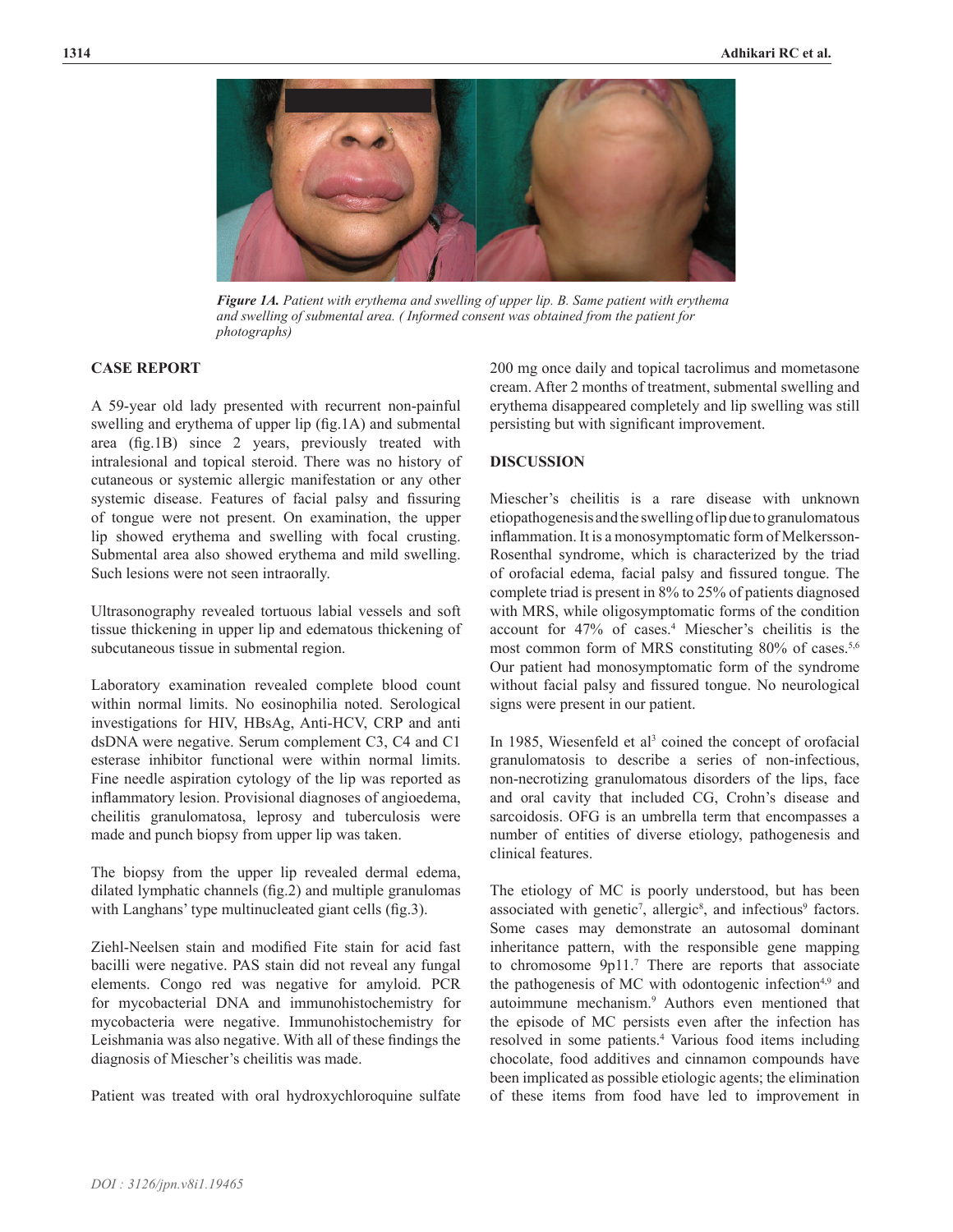

*Figure 2: Upper lip biopsy: Low power view showing dilated lymphatic channels in the upper dermis and granuloma in the lower dermis (HE stain; X40).* 

some patients.<sup>10,11</sup> Sensitization to metals such as gold and mercury has also been linked to this disease.<sup>12</sup>

Miescher's cheilitis occurs most frequently in the second or third decade of life, but can occur at any age with no racial or sexual predilection.2 In a study of Martinez Martinez ML et al, the age of patients with MC ranged between 29 and 74 years.<sup>4</sup> Our patient was 59-year-old female.

Histopathological findings of MC include dermal noncaseating granuloma, dermal edema and dilatation of lymphatic channels. The overlying epidermis is usually hyperplastic. There is no acanthosis of epidermis in our case and all other histological features were present.

Differential diagnoses of MC include mycobacterial infection, foreign body reaction, sarcoidosis, Crohn's disease, Wegener's granulomatosis, histoplasmosis, amyloidosis, rosacea, medications such as ACE inhibitors and calcium channel blockers; atopic reactions to a wide variety of allergens and hereditary diseases such as C1 esterase deficiency.<sup>13</sup> In our case, we have excluded mycobacterial infection, amyloidosis, fungal infection and C1 esterase deficiency by special stains, EIA, PCR or immunohistochemistry. Features of vasculitis were not present excluding the possibility of Wegener's granulomatosis. History of intake of ACE inhibitors or calcium channel blockers was not found in our case. Crohn's disease is difficult to rule out based on morphology, however Crohn's disease is more likely to involve the oral cavity and in our patient, no lesions were noted in oral cavity. In addition, there has been an association noted between MC and Crohn's disease.<sup>14</sup>

In patients presenting with lip swelling, it is important to perform an appropriate evaluation, which includes history of atopy or current therapy with an ACE inhibitor or calcium channel blocker, chest X-ray and mantoux test to exclude angioedema, sarcoidosis or mycobacterial



*Figure 3: Upper lip biopsy: Closer view showing dermal edema and granuloma with Langhans' type multinucleated giant cells (HE stain; X200).*

infection. Gastrointestinal tract endoscopy may exclude Crohn's disease. A family history of orofacial swelling should prompt an investigation into the autosomal dominant C1 esterase inhibitor deficiency (hereditary angioedema). Patch test or serum allergy test shall be used to rule out food and food additives sensitivity.

There is no definite treatment for MC as the pathogenesis is obscure. White A et al<sup>15</sup> recommended a cinnamonand benzoate-free diet as first line therapy for OFG as lip inflammatory score goes down at 8 weeks. Various other treatment options for MC have been reported including antibiotics like tetracycline, roxithromycin and clofazimine<sup>16</sup>, metronidazole<sup>13</sup>, hydroxychloroquine<sup>17</sup>, oral and intralesional steroids<sup>13,18</sup>, adalimumab (TNF alpha inhibitor) $13$  and surgical resection. $19$ 

## **CONCLUSION**

Miescher's cheilitis is an independent entity within the group of orofacial granulomatosis. It is rare and difficult to diagnose and treat. In this case, the diagnosis of MC was made after exclusion of other causes of OFG and importance of thorough investigation is highlighted.

## **Conflict of Interest:** None

#### **REFERENCES**

- 1. Worsaae N, Christensen KC, Schiodt M, Reibel J. Melkersson-Rosenthal syndrome and cheilitis granulomatosa. clinicopathological study of thirty-three patients with special reference to their oral lesions. Oral Surg Oral Med oral Pathol 1982;54:404-13. [Crossref](https://doi.org/10.1016/0030-4220(82)90387-5)
- 2. Van der Waal RI, Schulten EA, van der Scheur MR, Wauters IM, Starink TM, van der Waal I. Cheilitis granulomatosa. J Eur Acad Dermatol Venereol 2001;15:519-23. [Crossref](https://doi.org/10.1046/j.1468-3083.2001.00353.x)
- 3. Wiesenfeld D, Ferguson MM, Mitchell DN, MacDonald DG, Scully C, Cochran K et al. Oro-facial granulomatosis: A clinical and pathological analysis. Q J Med 1985;54:101-3. [Crossref](PMid:3975343)